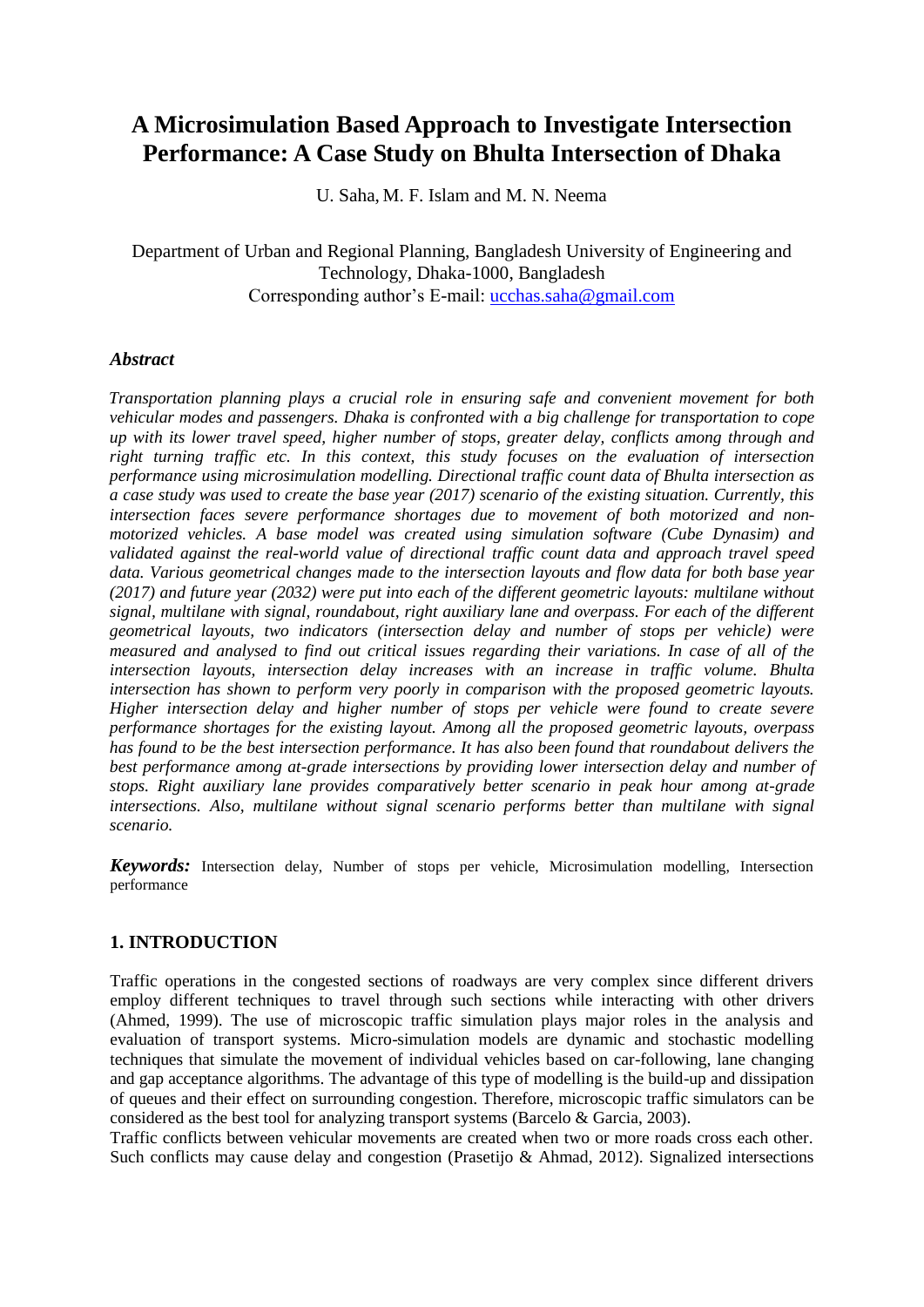have a significant impact on the capacity of modelled traffic networks as they are often the focus of high volume conflicting traffic movements (NSW, 2013).

As safety and quality of travel on arterial networks tie closely to the capacity and performance of the intersections, this study aims at determining the condition of the intersection performance by making various geometric changes (Multilane, Roundabout, Overpass etc.) in the existing road network and by considering various factors (Demography, urbanization, economic growth, vehicle operating costs, GDP, induced traffic due to new road facilities nearby, vehicle ownership levels and availability of alternative transport modes etc.) that affects future traffic flow.

For the purpose of the study, Bhulta intersection on Dhaka By-pass road was selected as the study area. It was selected for the fact that it is one of the major intersection of Dhaka By-pass road. It is a key arterial route which connects the northern and north-eastern part of the country with the southern and eastern region by-passing Dhaka city. It is estimated that every day around 10,000 motorized vehicles use the Dhaka By-pass road and the numbers are continuing to increase. Consequently, the 2 lane road cannot cater for such increased traffic and there is a need to separate out the local traffic from the trans-regional traffic and create a dedicated expressway (Public Private Partnership Authority, 2017).

To create the micro-simulation model of the Bhulta intersection, Cube Dynasim software was used. Cube Dynasim is an event-based software with stochastic and dynamics outputs. It has tools which can be used to model the real transport system including the application of Intelligent Transport System (ITS) facility (Long Yue, 2015).

# **2. METHODOLOGY**

Bhulta intersection of Dhaka- Bypass was selected as the study area due to availability of necessary data (directional traffic count data and approach travel speed)**.** Data were mainly collected from Secondary sources. Secondary data regarding directional traffic count were collected from UDC Construction Limited. GIS map of the study area was collected from RAJUK in September 2017.

# **3. MICROSIMULATION MODEL**

Microsimulation model captures drivers' acceleration behavior which can be classified into Carfollowing models and General acceleration models. The car-following model captures acceleration behavior in the car-following regime. In this regime, the drivers are close to their leaders and follow their leaders. Ahmed et al. (1996) developed a framework for a general lane changing model that captures lane changing behavior under both the Mandatory Lane Changing (MLC) and Discretionary Lane Changing (DLC) situations. Lane change is modelled as a sequence of four stages: decision to consider a lane change, choice of a target lane, acceptance of gaps in the target lane, and doing the lane change maneuver. Various gap acceptance models were developed in the early '70s based on the assumption of critical gap length. Herman and Weiss (1961) assumed the critical gap to be exponentially distributed, Drew et al. (1967) assumed a lognormal distribution and Miller (1972) assumed a normal distribution.

After micro-simulation for present scenario was finished, results (Directional traffic count and approach speed) which were used for the base model validation were extracted using the output tool. They were calibrated by identifying parameters that affect calibration process significantly. For validation of the directional traffic count and approach travel speed, Root Mean Squared Percentage Error (RMSPE) method and Percent Error method were used respectively. After the base model of present scenario along with the existing geometric layout of the intersection was validated, various geometric changes were made to the intersection layouts in Autocad, which were later imported into Cube Dynasim. At last, micro-simulation models for both the base year (2017) and future scenario (2032) were created using the simulation scenario tool of Cube Dynasim.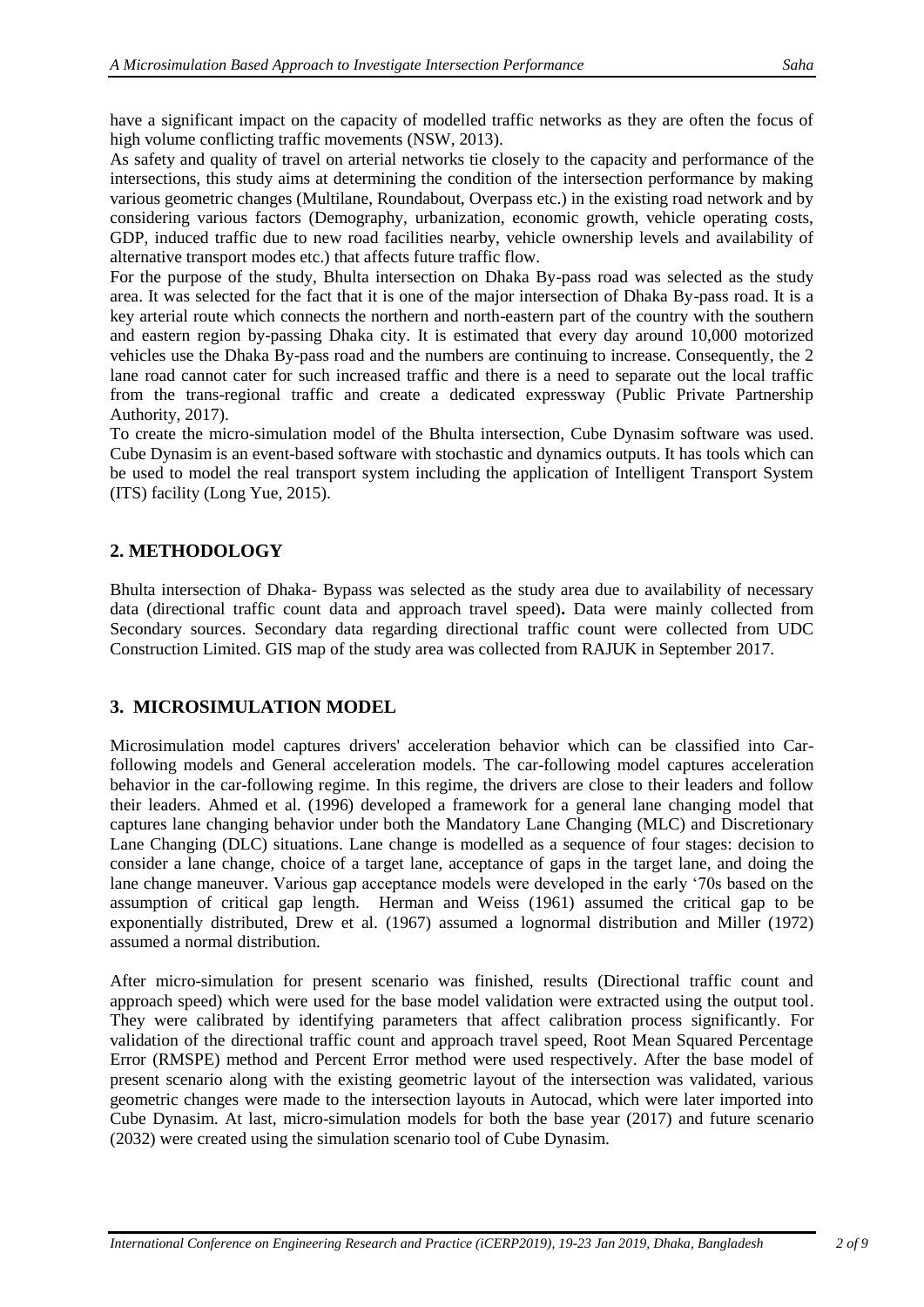

Figure 1: Creation of base model of Bhulta intersection in Cube Dynasim

After preparation of simulation models for both present and future scenario, results were extracted using the output tool. The following formula which was stated in HCM 2000, was used to derive intersection delay:

Intersection delay, 
$$
d_I \left( \frac{s}{veh} \right) = \frac{\sum d_A.V_A}{\sum V_A}
$$
  
Where,  
 $d = \text{Delay by approach} (s/veh)$ 

 $d_A$ = Delay by approach (s/veh)  $V_A$  = Approach flow rate (veh/h)

(HCM 2000: Highway Capacity Manual, 2000)

For this study, Bhulta intersection on Dhaka By-pass Road was selected as the study area. Bhulta intersection is located about 16 km East of Dhaka, the country's capital town. It connects the Dhaka By-pass road and Dhaka-Sylhet highway. The Dhaka By-pass Road starts from Naujuri, where Dhaka bypass Road N105 diverges from the National Highway N4 and Ends at Madanpur where the bypass road N105 merges with the National Highway N1. Bhulta intersection is a four-legged intersection. It is the connecting point of the two highways: Bhulta-Rupganj and Bhulta-Araihazar. For the purpose of this study, a 250-meter radius of buffer was taken centering the intersection for creating the simulation models. The reason behind choosing this specific value of radius was that there were no other major intersections within this radius.



Figure 2: Bhulta intersection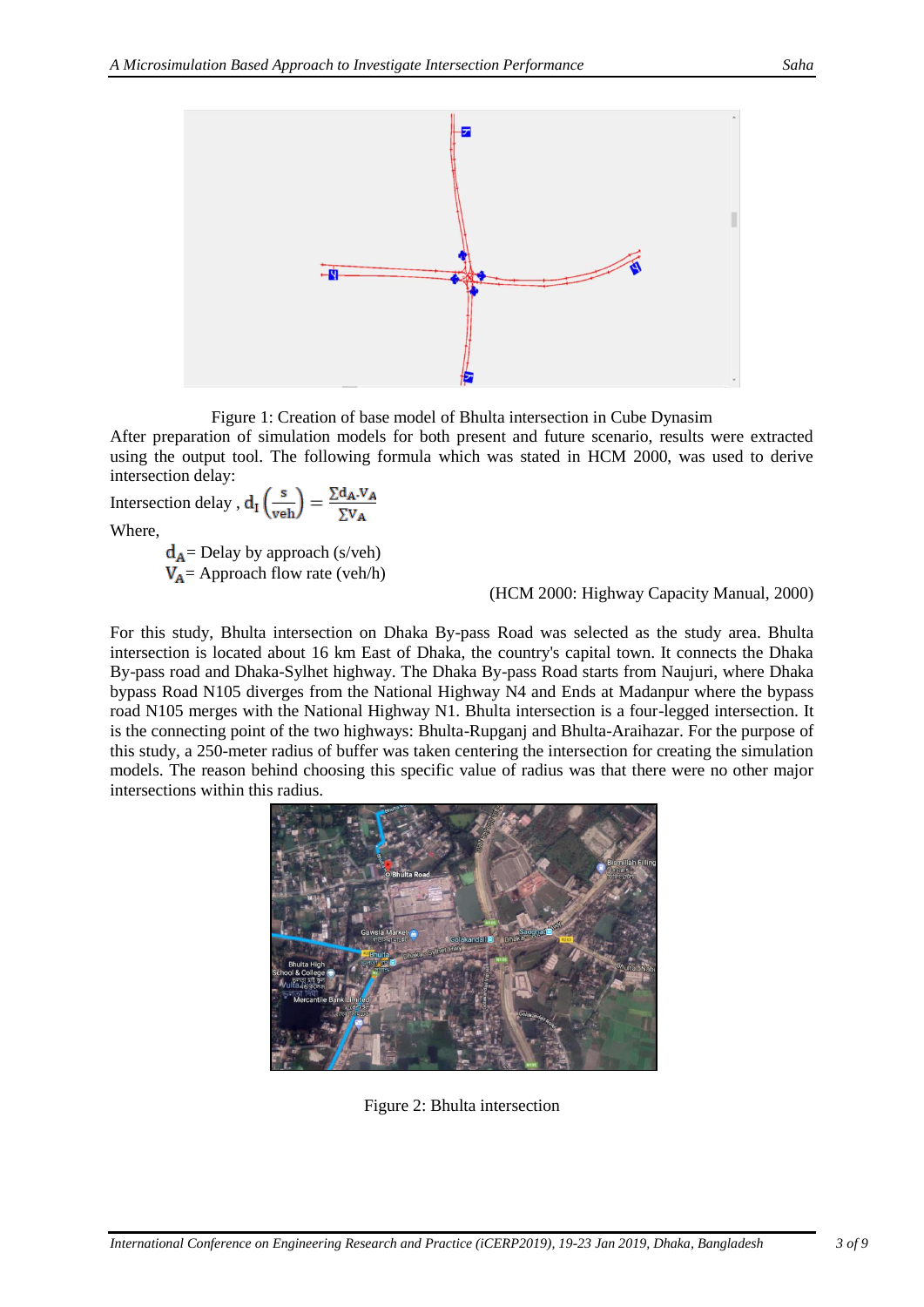

Figure 3: Schematic diagrams of the proposed geometric layouts

*International Conference on Engineering Research and Practice (iCERP2019), 19-23 Jan 2019, Dhaka, Bangladesh 4 of 9*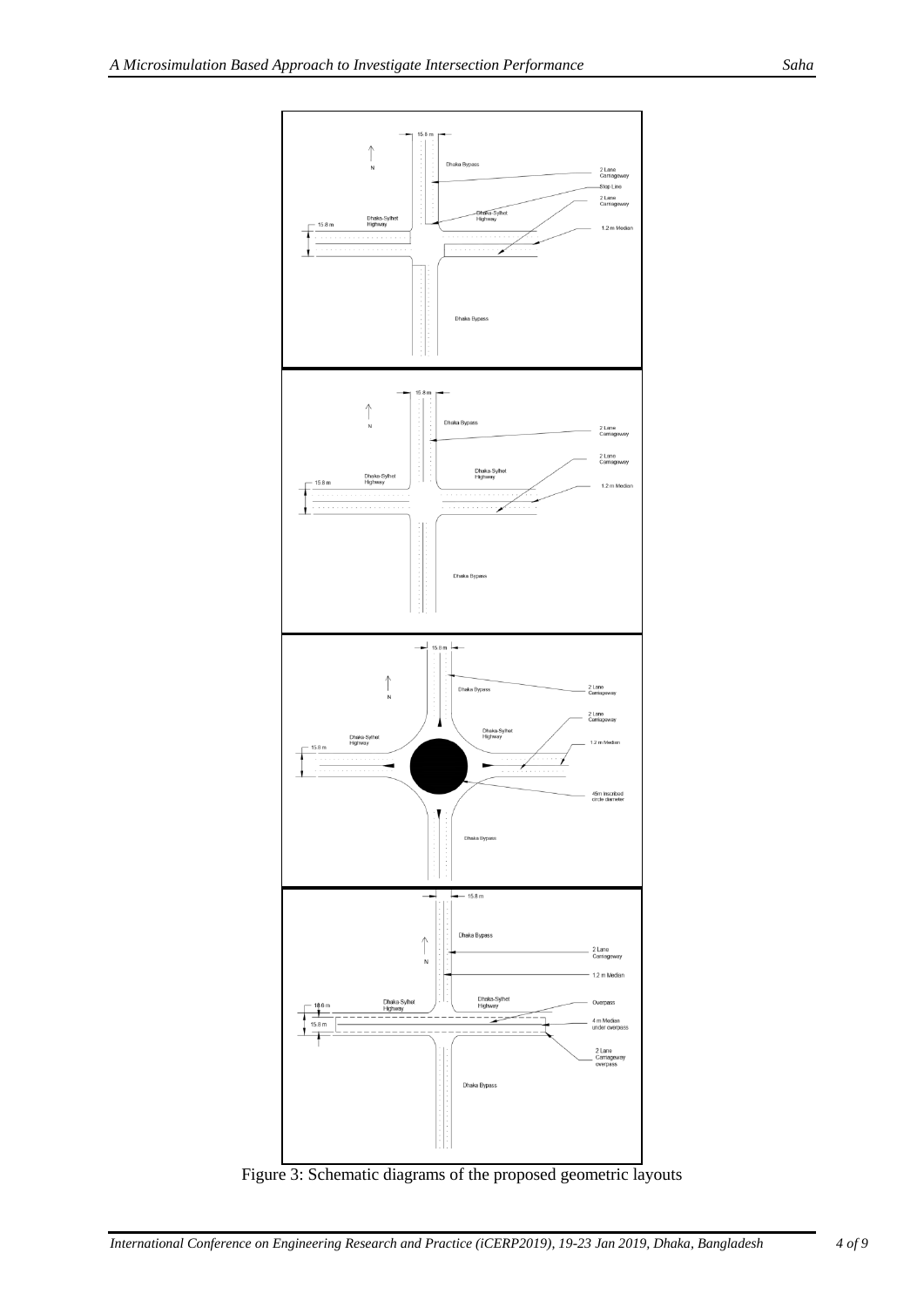# **4. RESULTS AND DISCUSSION**



Figure 4: Relationship Between Intersection Delay and Traffic Volume for all of the Intersection Geometric Layouts

Here, all the traffic flow of peak and off peak hours in both the two time periods (2017 and 2032) were taken to see the relationship between traffic flow and intersection delay. A common scenario can be concluded from the Figure 2 that all of the intersection geometric layouts are showing an increasing trend in intersection delay with the increase of traffic flow. But different intersection geometric layouts are responding differently. From the Figure 2 it can be seen that Overpass, Roundabout, Multilane without Signal Scenario provide better performance than Existing geometric layout in terms of intersection delay at both high and low volume. But Multi-lane with Signal Scenario and Right Auxiliary Lane are performing worse than Existing geometric layout at both low and high volume. Overpass has the best performance among all the proposed layouts as the intersection delay remains the lowest with the ever increasing traffic flow. Among all of the cases in both 2017 and 2032, Multilane with Signal performs less than all other proposed geometric layouts. Relationship between intersection delay and traffic flow can be clearly understand from the Table 1 by measuring sensitivity of intersection delay to traffic flow. It can be seen that all the slopes are positive which refers to the fact that intersection delay is rising along with the increase in traffic volume. The higher the value of the slopes, the more the intersection layout is sensitive. From Table 1 it can be seen that existing layout has the highest sensitivity (2.47) for intersection delay with respect to traffic flow, which means intersection delay is likely to increase more with increasing traffic flow. Among all the intersection geometric layouts, Overpass has the least value of sensitivity (0.31) which means the intersection delay will rise slowly over the years with the ever increasing traffic flow. Among all of the at-grade intersection layout Roundabout has the least value of sensitivity (0.83).

Table 1: Sensitivity of Intersection Delay to Traffic Flow

| <b>Intersection Geometrical Layout</b> | Sensitivity of intersection delay to traffic<br>flow |
|----------------------------------------|------------------------------------------------------|
| <b>Existing Situation</b>              | 2.47                                                 |
| Multilane Without Signal Scenario      | 1.30                                                 |
| Multilane With Signal Scenario         | 2.10                                                 |
| Roundabout                             | 0.83                                                 |
| Overpass                               | 0.31                                                 |
| <b>Right Auxiliary Lane</b>            | 2.25                                                 |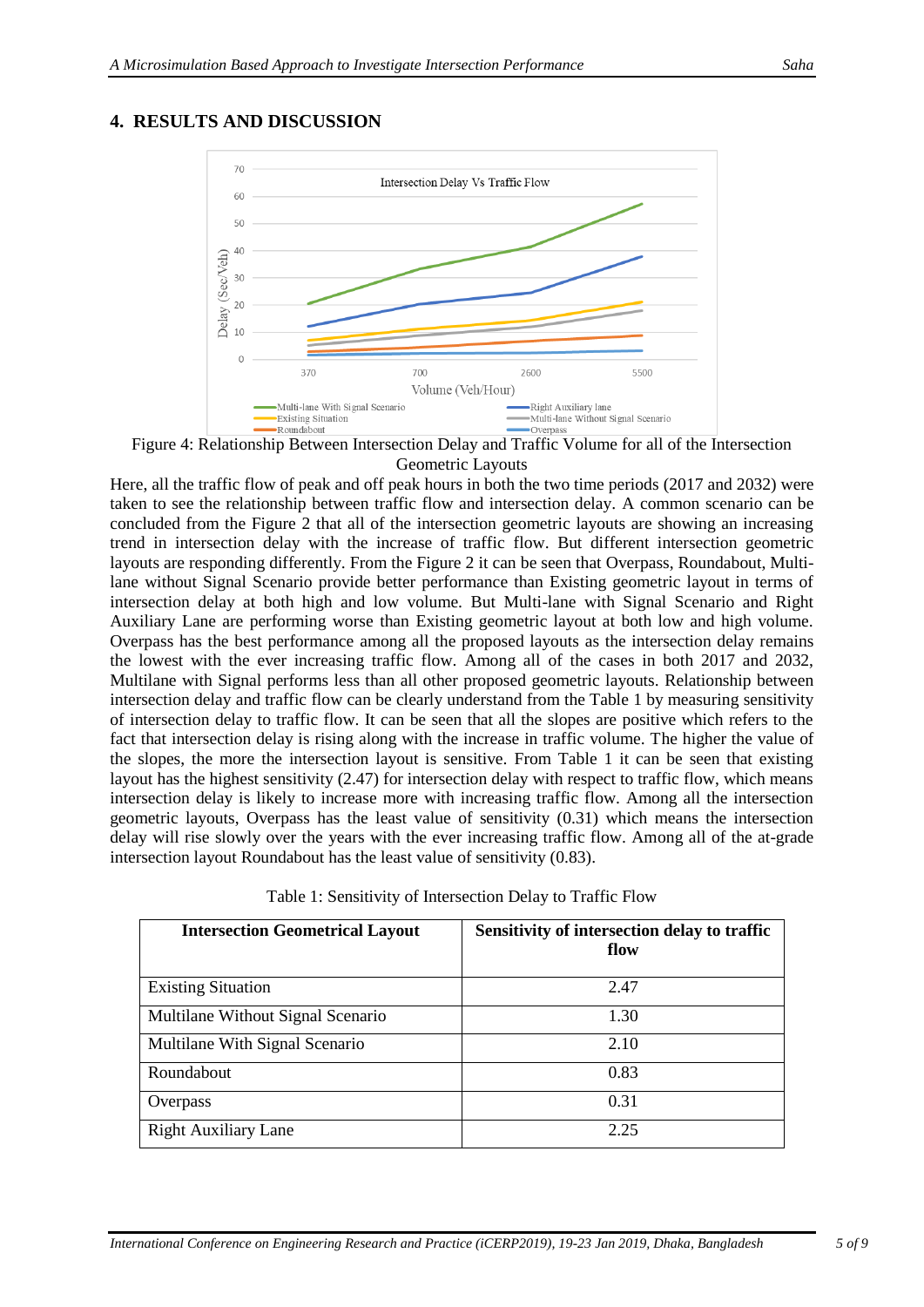

Figure 5: Relationship Between Number of Stops Per Vehicle and Traffic Volume for all of the

#### Intersection Geometric Layouts

Here, all the traffic flow of peak and off peak hours in both the two time periods (2017 and 2032) were taken to see the relationship between traffic flow and number of stops per vehicle. A common scenario can be concluded from the Figure 3 that all of the intersection geometric layouts are showing an increasing trend in number of stops per vehicle with the increase of traffic flow. But different intersection geometric layouts are responding differently. From the Figure 3, All of the proposed intersection geometric layouts provide better performance than Existing geometric layout in terms of intersection delay at both high and low volume.

Relationship between number of stops per vehicle and traffic flow can be clearly understand from the Table 2 by measuring sensitivity of number of stops per vehicle to traffic flow. It can be seen that all the slopes are positive which refers to the fact that number of stops per vehicle is rising along with the increase in traffic volume. The higher the value of the slopes, the more the number of stops per vehicle is sensitive. From Table 2 it can be seen that existing layout has the highest sensitivity (0.28) for number of stops per vehicle with respect to traffic flow, which means number of stops per vehicle is likely to increase more with increasing traffic flow. Among all the intersection geometric layouts, Overpass and Roundabout have the least value of sensitivity (0.09 and 0.11) which means the intersection delay will rise slowly over the years with the ever increasing traffic flow. Multilane with Signal Scenario and Existing Situation provide the highest sensitivity with respect to traffic volume which reflects more increases of number of stops per vehicle with respect to increasing traffic volume.

| <b>Intersection Geometrical Layout</b> | Sensitivity of number of stops per vehicle to<br>traffic flow |
|----------------------------------------|---------------------------------------------------------------|
| <b>Existing Situation</b>              | 0.28                                                          |
| Multilane Without Signal Scenario      | 0.13                                                          |
| Multilane With Signal Scenario         | 0.21                                                          |
| Roundabout                             | 0.11                                                          |
| Overpass                               | 0.09                                                          |
| <b>Right Auxiliary Lane</b>            | 0.19                                                          |

Table 2: Sensitivity of number of stops per vehicle to traffic flow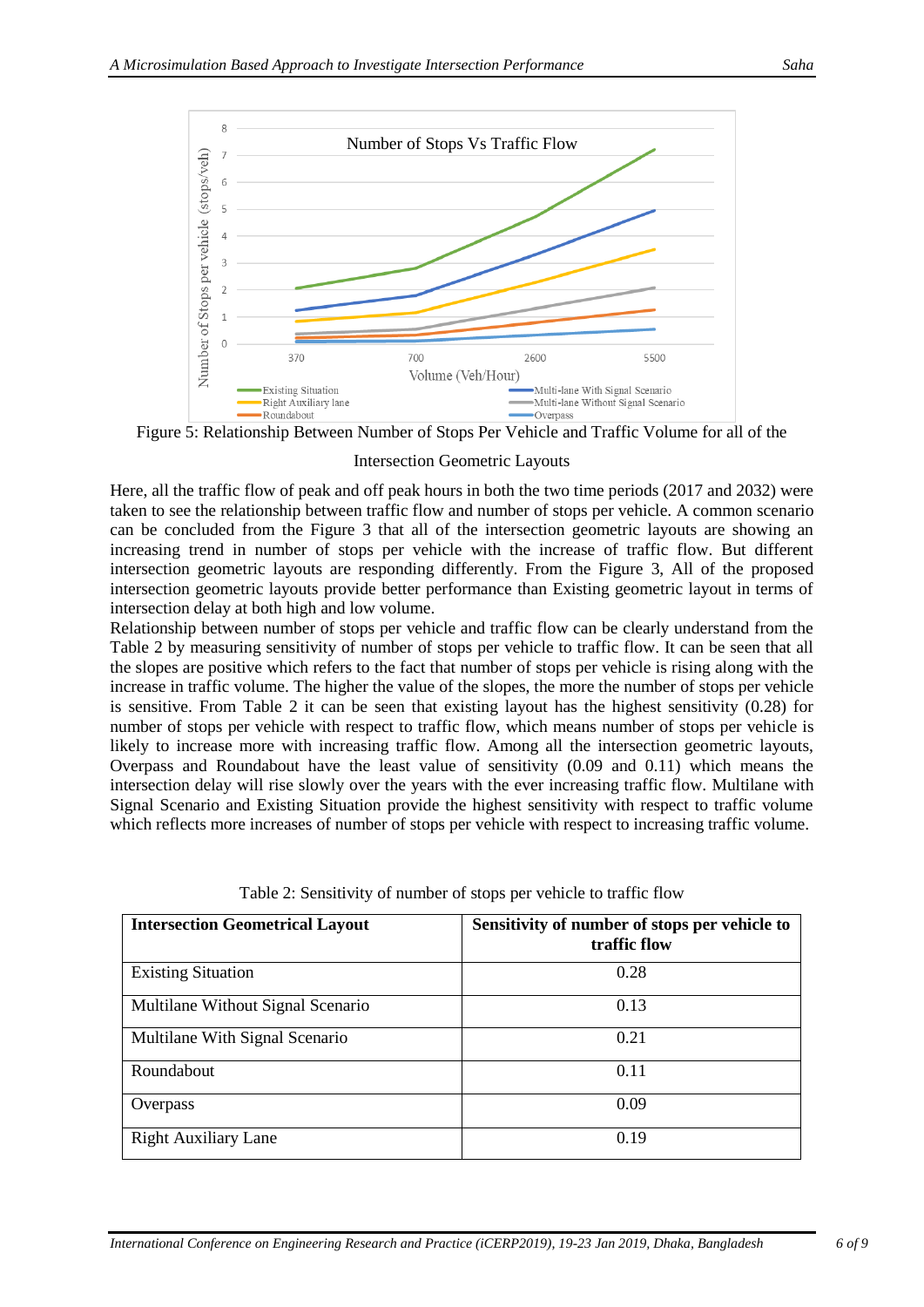## **4. CONCLUSIONS**

It has been found that introducing any kind of signalling system is not suitable for Bhulta intersection even in the case of constructing Multilane with Signal Scenario and Right Auxiliary Lane in the place of existing two-lane layout. Multilane without Signal scenario provides much better performance than Multilane with Signal scenario. Separate lanes for non-motorized vehicles would be recommended in order to reduce conflicts and intersection delay. It has been also found that intersection delay increases with increase in traffic volume for all the proposed intersection layouts. Overpass has the best performances among the proposed layouts and offers lower intersection delay and a lesser number of stops for both time periods (Present and future) because of less number of conflicts among various modes. Except for Roundabout and Overpass, all the proposed geometric layouts are more sensible with respect to traffic volume which reflects more increase of intersection delay and number of stops per vehicle with an increase in traffic volume.

## **ACKNOWLEDGEMENTS**

We acknowledge Md. Kalam Hossain and Mr. Shamsul Arefeen of UDC Construction Limited to provide us with necessary data to conduct the research.

## **REFERENCES**

Autley, J., Sayed, T., & EI Easwey, M. (2012, January 20). Operational performance comparison of four unconventional intersection designs using micro-simulation. Journal of Advanced transportation. doi:10.1002/atr.181

Barcelo, J., & Garcia, D. (2003). Scenario analysis: a simulation based tool for Regional strategic traffic management. TSS Barcelona .

Bared, J., Edara, P., & Jagannathan, R. (2006). Design and Operational Performance of Double Crossover Intersection and Diverging. Transportation Research Board.

Chilukuri, V., Siromaskul, S., Trueblood, M., & Ryan, T. (2011). Diverging Diamond Interchange Performance Evaluation (I-44 & Route 13). HDR Engineering and Missouri Department of Transportation. Retrieved from https://library.modot.mo.gov/RDT/reports/TRyy1013/or11012.pdf

Choudhury, C., Toledo, T., & Ben-Akiva, M. (2004, December). NGSIM FREEWAY LANE SELECTION MODEL. U.S department of transportation. Washington, DC: FHWA.

Doğan, E., Akgüngör, A., & Arslan, T. (2016). ESTIMATION OF DELAY AND VEHICLE STOPS AT SIGNALIZED INTERSECTIONS USING ARTIFICIAL NEURAL NETWORK. Engineering Review.

Dukiya , J., & Ajiboye , A. (2011). Performance analysis of urban road intersections and its environmental implication: a case study of the Lagos metropolitan are. WIT Transactions on The Built Environment.

FE Report. (2018, March 8). Chinese company set to win 48km Dhaka bypass road project. The Financial Express.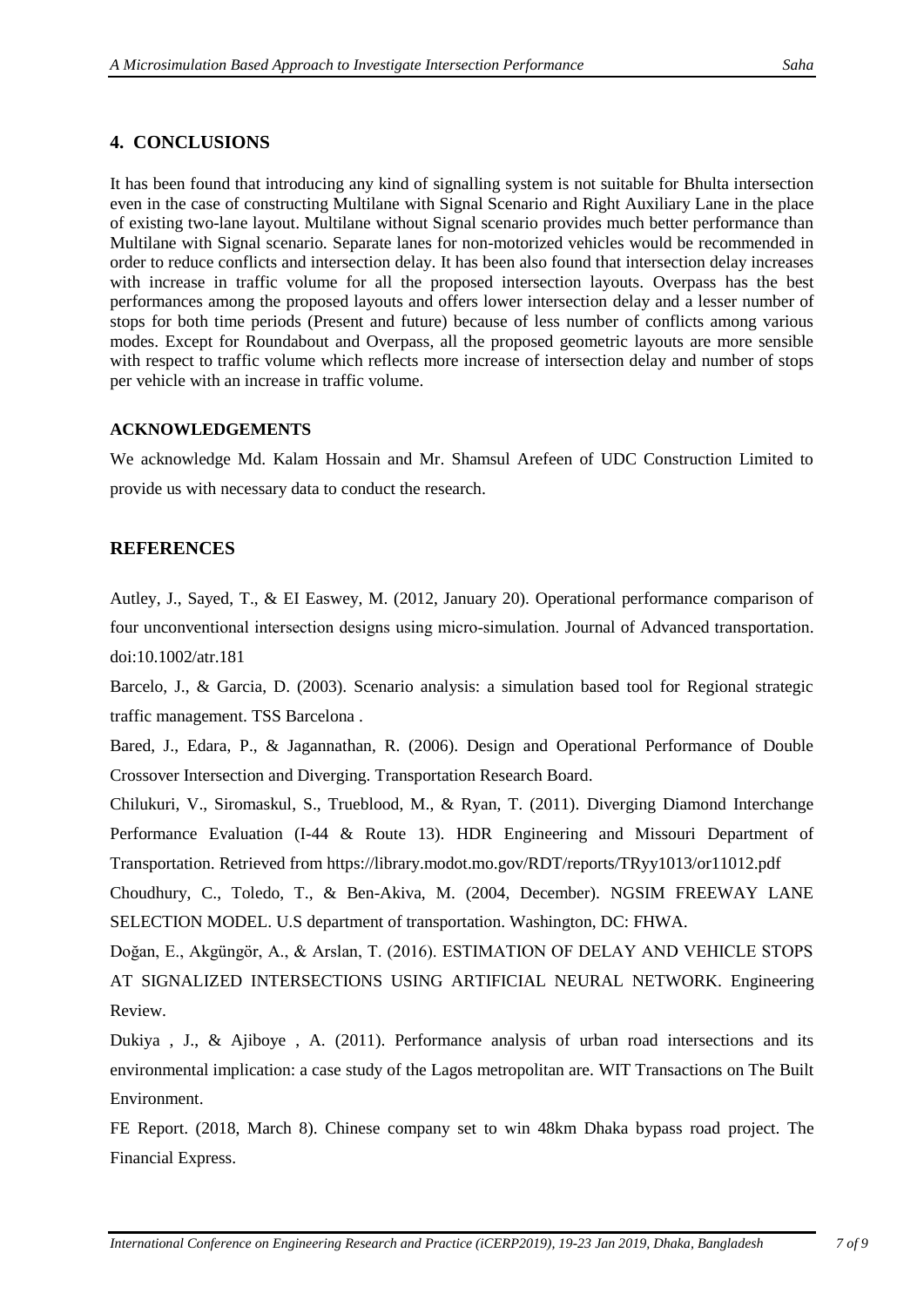Figueiredo, M., Seco, Á., & Silva, A. (2014, july 2). Calibration of microsimulation models – The effect of calibration parameters errors in the model performance. Transportation Research Procedia. Retrieved July 22, 2018, from https://ac.els-cdn.com/S2352146514002397/1-s2.0- S2352146514002397-main.pdf?\_tid=eabaf65c-8c7b-495b-81fb-

1b6b27c558f2&acdnat=1529681592\_219c7ec25eb30e7961d46afddd2f1e82

Florida Statutes (F.S.). (2009). TRAFFIC ENGINEERING MANUAL ADOPTION PROCEDURE.

Gagnon , C., Sadek, A., & Touchette , A. (2008). Calibration Potential of Common Analytical and Micro-simulation Roundabout Models: A New England Case Study. Transportation Research Board .

Galletebeitia, B. (2011). COMPARATIVE ANALYSIS BETWEEN THE DIVERGING DIAMOND INTERCHANGE AND PARTIAL CLOVERLEAF INTERCHANGE USING MICROSIMULATION MODELLING. Florida Atlantic University. Retrieved Jun 6, 2018, from https://fau.digital.flvc.org/islandora/object/fau%3A3779/datastream/OBJ/view/Comparative\_analysis\_ between\_the\_diverging\_diamond\_interchange\_and\_partial\_cloverleaf\_interchange\_using\_microsimul ation\_modeling.pdf

Ge, H., Zou, Z., & Zhou, Z. (2011). Evaluation of Intersection Performance under Atc System in Wuhan . Intelligent Information Management.

Godwin, A., & Hicks, R. (2013). BOSTON REGION MPO CONGESTION MANAGEMENT PROCESS. Central Transportation Planning Staff.

Goodchild, A. (2008). Signalized Intersections.

(2000). HCM 2000: Highway Capacity Manual. Washington, D.C. : Transportation Research Board.

Hellinga, B., & Abdy, Z. (2008). Signalized Intersection Analysis and Design: Implications of Day-to-Day Variability in Peak-Hour Volumes on Delay. JOURNAL OF TRANSPORTATION ENGINEERING.

Isebrands, H., Hallmark, S., & Hawkins, N. (2014). Effects of Approach Speed at Rural High-Speed Intersections. Transportation Research Board.

Jobanputra, R., & Vanderschuren, M. (2012). CALIBRATION AND VALIDATION OF A MICRO-SIMULATION FOR A LOCAL ARTERIAL IN CAPE TOWN. University of Cape town. Cape town: University of Cape Town, Centre for Transport Studies.

Long Yue, W. (2015). The use of CUBE Dynasim and aaSIDRA in analyzing a signalized intersection. Australasian Transport Research Forum.

Mathew, T. (2014). Transportation Systems Engineering. Bombay.

Modi, V., & Cheng, L. (2015). CUBE DYNASIM TRAINING. Kuala Lumpur: Citilabs.

NSW. (2013). Traffic Modelling Guidelines. Roads and Maritime Services, NSW.

Papageorgiou, G., Damianou, P., & Pitsilides, A. (2006). A Microscopic Traffic Simulation Model for Transportation Planning in Cyprus. Nicosia.

Prasetijo, J., & Ahmad, H. (2012). Capacity Analysis of Unsignalized Intersection Under Mixed Traffic Conditions. Elsevier.